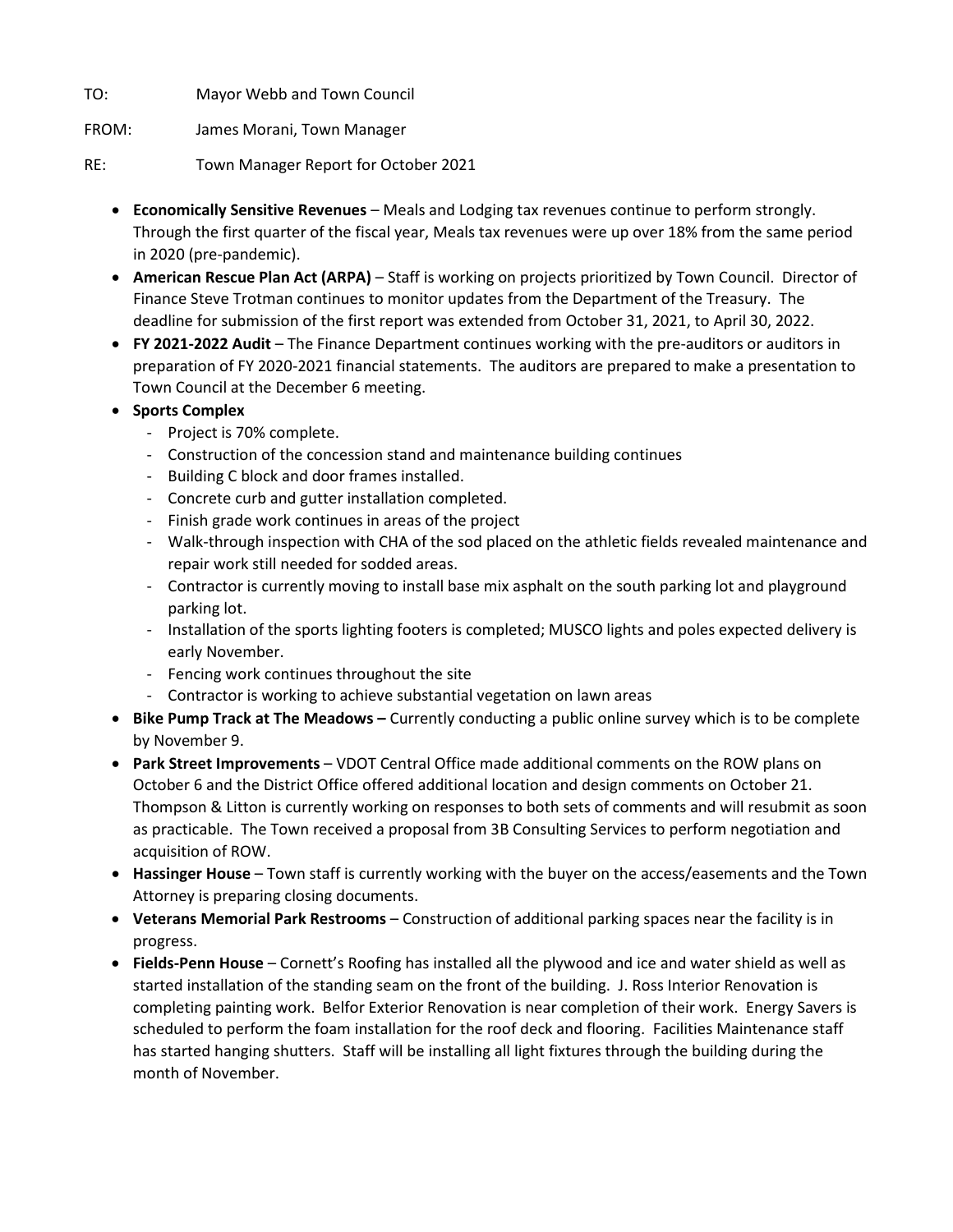- **Flood Mitigation Study –** Public Notice and Right-of-Entry requests were mailed on October 22. A 30-day public comment period will run from October 27 through November 28. Preliminary findings recommendations will be presented to Town staff in December.
- **East Main Street Town Creek Crossing –** The Flood Mitigation Study being completed will be used to identify existing conditions and aid in the preliminary engineering process. Town Council has prioritized this project for funding through ARPA Funds.
- **Green Spring Road Culvert/Realignment** Staff is in discussions with AMT to provide a task order to develop a rehabilitation plan for the existing culvert in-place and task order to provide preliminary engineering to realign Green Spring Road and replace the culvert. Both items are expected to be under contract by the end of November.
- **East Main Street / Pecan Street Intersection Improvements**  Staff is working with RK&K to develop a task order for the project.
- **East Main Street Sidewalk Connection (Hutton Street)** Final design plans were completed by The Lane Group. Staff held final plan review meeting with the consulting engineers.
- **Remsburg Drive Pedestrian Bridge**  The project received one bidder, Inland Construction, in the amount of \$108,500. The bid will be presented at the November 1 Town Council meeting.
- **VDOT Smart Scale Projects**
	- Exit 17: Work continues on Gravel Lake Road, Country Club Drive, and Cummings Street areas. Final completion is expected in fall 2022.
	- Exit 19 (Washington County): Construction continues to progress to the expected final completion in summer 2022.
	- US-19/West Main Street Intersection Improvements: Construction activity has begun with the installation of construction detour signage. The Town issued a waiver of the noise ordinance to the contractor for night operations. Staff coordinated with APD for nighttime detour operations.
	- US-11/Main Street and SR 140/Jonesboro Road: This project is in VDOT's Six-Year Plan.
	- East Main Street Sidewalk Improvements: Preliminary engineering has been authorized.
	- Staff met with VDOT in reference to the Smart Scale Round 5 kickoff for the upcoming application process and project evaluation.
- **Boone Street Sidewalk Improvements** VDOT Transportation Alternatives Program (TAP) full application was submitted on October 1. The project is currently in the scoring phase.
- **VDOT Parallel Route Signal Improvements –** Staff provided comments to VDOT for the signal improvement plans along the US-11/Main Street corridor, Jonesboro Road, and Cummings Street. Staff participated in a video conference with VDOT regarding the project. The next update from VDOT will be provided in 60-90 days.
- **Virginia Creeper Trail Trestle Repairs** –The Lane Group, working with sub-consultant Prosim Engineering, are working to perform existing condition evaluation, conceptual methods for repair, and construction cost estimating for Trestle #4.
- **Sanitary Sewer System Inflow and Infiltration**  The Town has received tentative approval of financial assistance for the proposed sewer system improvements (final approval expected December 14, 2021). The Town has received a grant from Mount Rogers Planning District Commission for its \$25,000 share for the second phase of the system-wide I&I study, which will include the remaining drainage basins identified in the original study performed by CHA. The original study has been provided to Woodard & Curran for their review.
- **Wastewater Contract Operations** The Town's contract operator, Woodard & Curran, has increased their presence on-site and conducted transition interviews with Town employees. Employment offers will be extended in mid-November. The transition date is set for January 1, 2022.